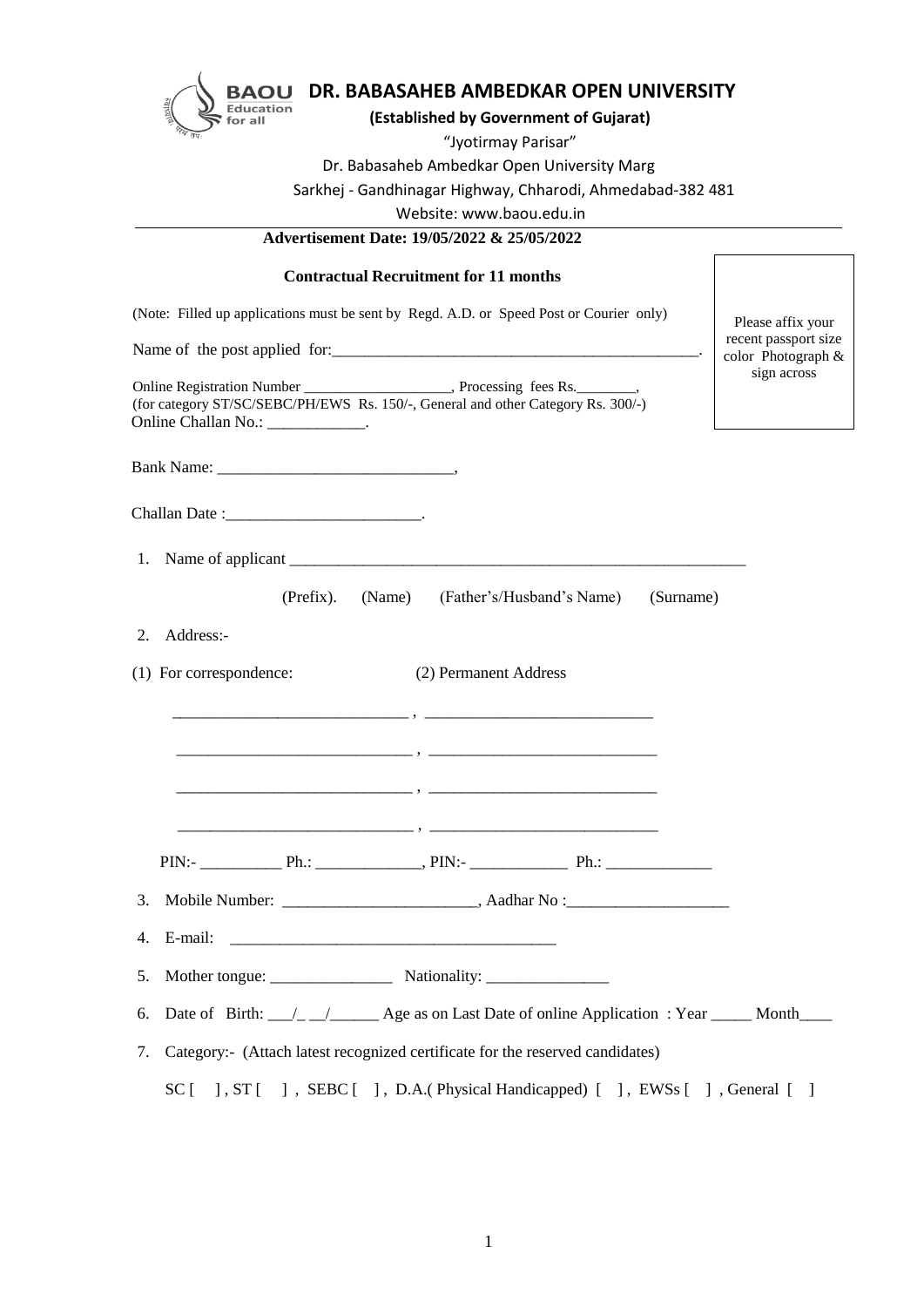# 8. Proficiency in language:

|     | Language | <b>Writing</b> | Reading | Speaking |
|-----|----------|----------------|---------|----------|
| (1) | Gujarati |                |         |          |
| (2) | Hindi    |                |         |          |
| (3) | English  |                |         |          |
| (4) |          |                |         |          |

# 9. Educational Qualifications: (from S.S.C.)

| Examination          | Board / University | Year of | Marks/Grade, | Main subject | Remarks |
|----------------------|--------------------|---------|--------------|--------------|---------|
|                      |                    | passing | Percentage   |              |         |
| S.S.C.               |                    |         |              |              |         |
| H.S.C.               |                    |         |              |              |         |
| Graduation:          |                    |         |              |              |         |
|                      |                    |         |              |              |         |
| $1st$ Year           |                    |         |              |              |         |
| $2nd$ Year           |                    |         |              |              |         |
| 3 <sup>rd</sup> Year |                    |         |              |              |         |
| Post-Graduation      |                    |         |              |              |         |
|                      |                    |         |              |              |         |
| $1st$ Year           |                    |         |              |              |         |
| $2nd$ Year           |                    |         |              |              |         |
| M. Phil.             |                    |         |              |              |         |
| Ph.D.                |                    |         |              |              |         |
| $CCC / CCC +$        |                    |         |              |              |         |
| Others               |                    |         |              |              |         |
|                      |                    |         |              |              |         |
|                      |                    |         |              |              |         |

10. Details of UGC/CSIR or similarly recognized / NET/ SLET exam, if passed.

Year of Examination passed: \_\_\_\_\_\_\_\_\_\_\_\_\_\_\_\_ Reg. No. \_\_\_\_\_\_\_\_\_\_\_\_\_\_\_\_\_\_\_\_

11. Other educational achievements: (Award, Prize, Medal, etc.)

12. Proficiency in Computer (Give details) \_\_\_\_\_\_\_\_\_\_\_\_\_\_\_\_\_\_\_\_\_\_\_\_\_\_\_\_\_\_\_\_\_\_\_\_\_\_\_\_\_\_\_\_\_\_\_\_\_\_\_\_

 $\_$  , and the set of the set of the set of the set of the set of the set of the set of the set of the set of the set of the set of the set of the set of the set of the set of the set of the set of the set of the set of th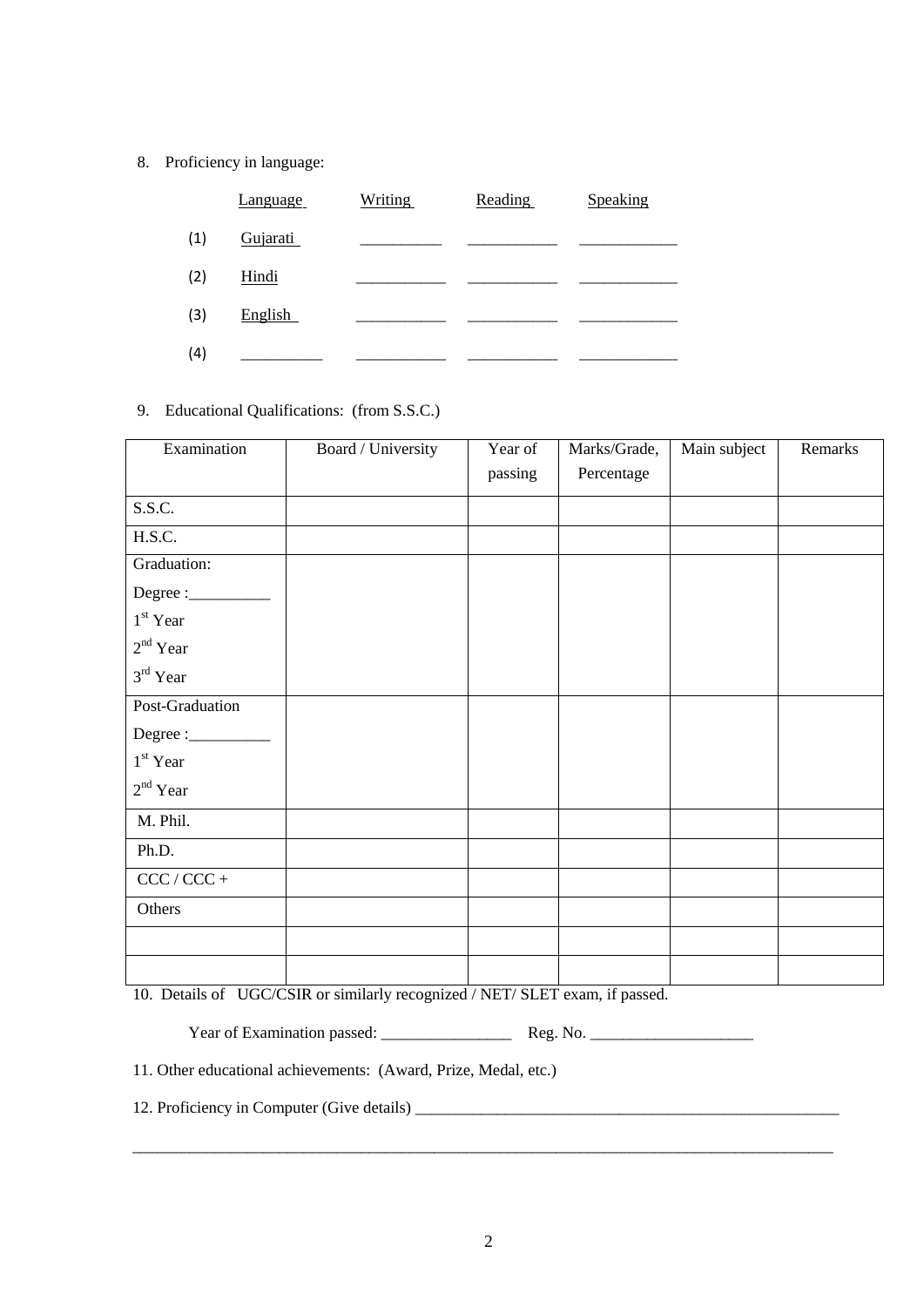| Sr.<br>No. | Name of the<br>Institution           | Designation | Pay scale and<br>basic pay as<br>$\,$ on $\,$<br>application<br>date, Grade | From Date | To Date | Total Year<br>. ,<br>Month $\ldots\ldots,$<br>Days $\dots \dots$ |
|------------|--------------------------------------|-------------|-----------------------------------------------------------------------------|-----------|---------|------------------------------------------------------------------|
|            |                                      |             | Pay                                                                         |           |         |                                                                  |
|            |                                      |             |                                                                             |           |         |                                                                  |
|            |                                      |             |                                                                             |           |         |                                                                  |
|            |                                      |             |                                                                             |           |         |                                                                  |
|            |                                      |             |                                                                             |           |         |                                                                  |
|            |                                      |             |                                                                             |           |         |                                                                  |
|            |                                      |             |                                                                             |           |         |                                                                  |
|            |                                      |             |                                                                             |           |         |                                                                  |
|            |                                      |             |                                                                             |           |         |                                                                  |
|            |                                      |             |                                                                             |           |         |                                                                  |
|            |                                      |             |                                                                             |           |         |                                                                  |
|            |                                      |             |                                                                             |           |         |                                                                  |
|            |                                      |             |                                                                             |           |         |                                                                  |
|            |                                      |             |                                                                             |           |         |                                                                  |
|            |                                      |             |                                                                             |           |         |                                                                  |
|            |                                      |             |                                                                             |           |         |                                                                  |
|            |                                      |             |                                                                             |           |         |                                                                  |
|            |                                      |             |                                                                             |           |         |                                                                  |
|            |                                      |             |                                                                             |           |         |                                                                  |
|            |                                      |             |                                                                             |           |         |                                                                  |
|            |                                      |             |                                                                             |           |         |                                                                  |
|            |                                      |             |                                                                             |           |         |                                                                  |
|            |                                      |             |                                                                             |           |         |                                                                  |
|            |                                      |             |                                                                             |           |         |                                                                  |
|            | As on Last Date of Advertisement Dt. |             |                                                                             |           |         |                                                                  |
|            |                                      |             | Total Experience Years _____ Months _______ Days                            |           |         |                                                                  |

## 13. Details of experience: (Kindly fill up the table)

(Please use separate sheet if needed)

14. Experience Teaching / Administration as on Date……………….:

- a. Graduation Level Year \_\_\_\_\_\_\_\_ Month \_\_\_\_\_\_
- b. Post-graduation Level Year \_\_\_\_\_\_\_\_\_ Month \_\_\_\_\_\_\_
- c. Research/Extension Year \_\_\_\_\_\_\_ Month \_\_\_\_\_\_
- d. M.Phil./Ph.D. guidance Year \_\_\_\_\_\_\_\_\_ Month \_\_\_\_\_\_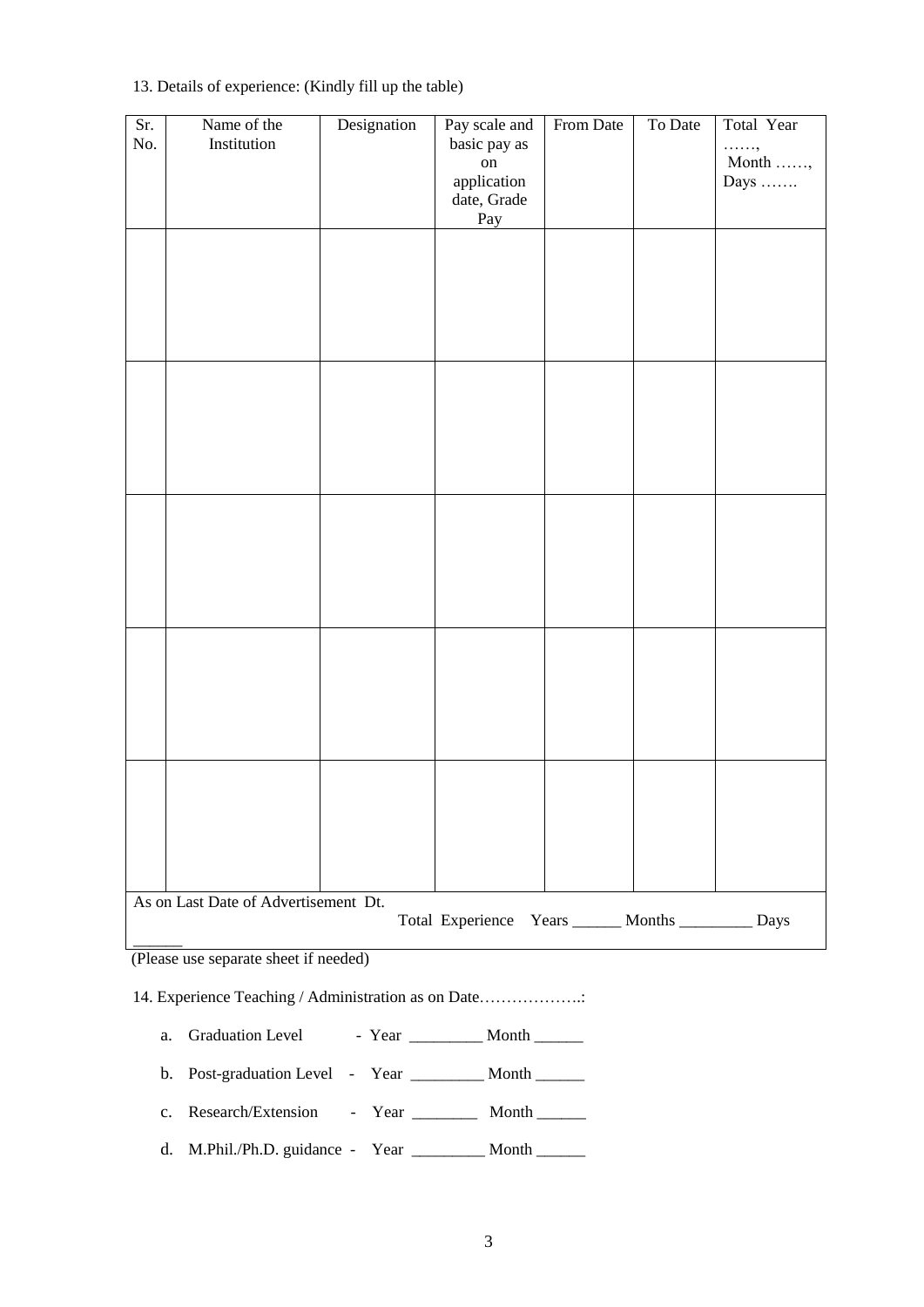## 15. Details of Publication and Research work:

| S. No. | Title | Year of<br>publication | Publisher | ISBN / ISSN<br>No. | Author/Co<br>author |
|--------|-------|------------------------|-----------|--------------------|---------------------|
|        |       |                        |           |                    |                     |
|        |       |                        |           |                    |                     |
|        |       |                        |           |                    |                     |
|        |       |                        |           |                    |                     |
|        |       |                        |           |                    |                     |

(Please use separate sheet if needed)

16. Details of Seminar / Workshop / Orientation / Refresher Course:

| S. No. | Name of Institution | Programme | Duration | Whether paper<br>submitted | Category State/<br>National/<br>International |
|--------|---------------------|-----------|----------|----------------------------|-----------------------------------------------|
|        |                     |           |          |                            |                                               |
|        |                     |           |          |                            |                                               |
|        |                     |           |          |                            |                                               |
|        |                     |           |          |                            |                                               |
|        |                     |           |          |                            |                                               |

(Please use separate sheet if needed)

17. Please give name, address and contact number of two persons for reference.

| $(1) \quad \begin{tabular}{c} \underline{\hspace{1cm}} \\ \underline{\hspace{1cm}} \\ \underline{\hspace{1cm}} \end{tabular}$ | $(2) \t\underline{\hspace{1.5cm}}$ |
|-------------------------------------------------------------------------------------------------------------------------------|------------------------------------|
|                                                                                                                               |                                    |
|                                                                                                                               |                                    |
|                                                                                                                               |                                    |

18. Details of attachments: (Attach self-attested Xerox copies)

- 1. Prescribe Hard Copy form with Photo.
- 2. Printed copy of Online Application Submitted (Compulsory)
- 3. Processing Fees Original Challan Copy
- 4. Proof of Date of Birth. (Compulsory)
- 5. Latest Certificate of SC/SEBC/ST/Physical Handicapped/EWS
- 6. Certificate No. \_\_\_\_\_\_\_\_\_\_\_\_\_\_\_\_ Date of Issue of Certificate \_\_\_\_\_\_\_\_\_\_\_\_\_\_\_
- 7. Proofs of Educational qualifications
- 8. Experience certificates If your teaching experience is in a Self Finance Institution, please submit copy of approval of your appointment / profile of the concerned University.